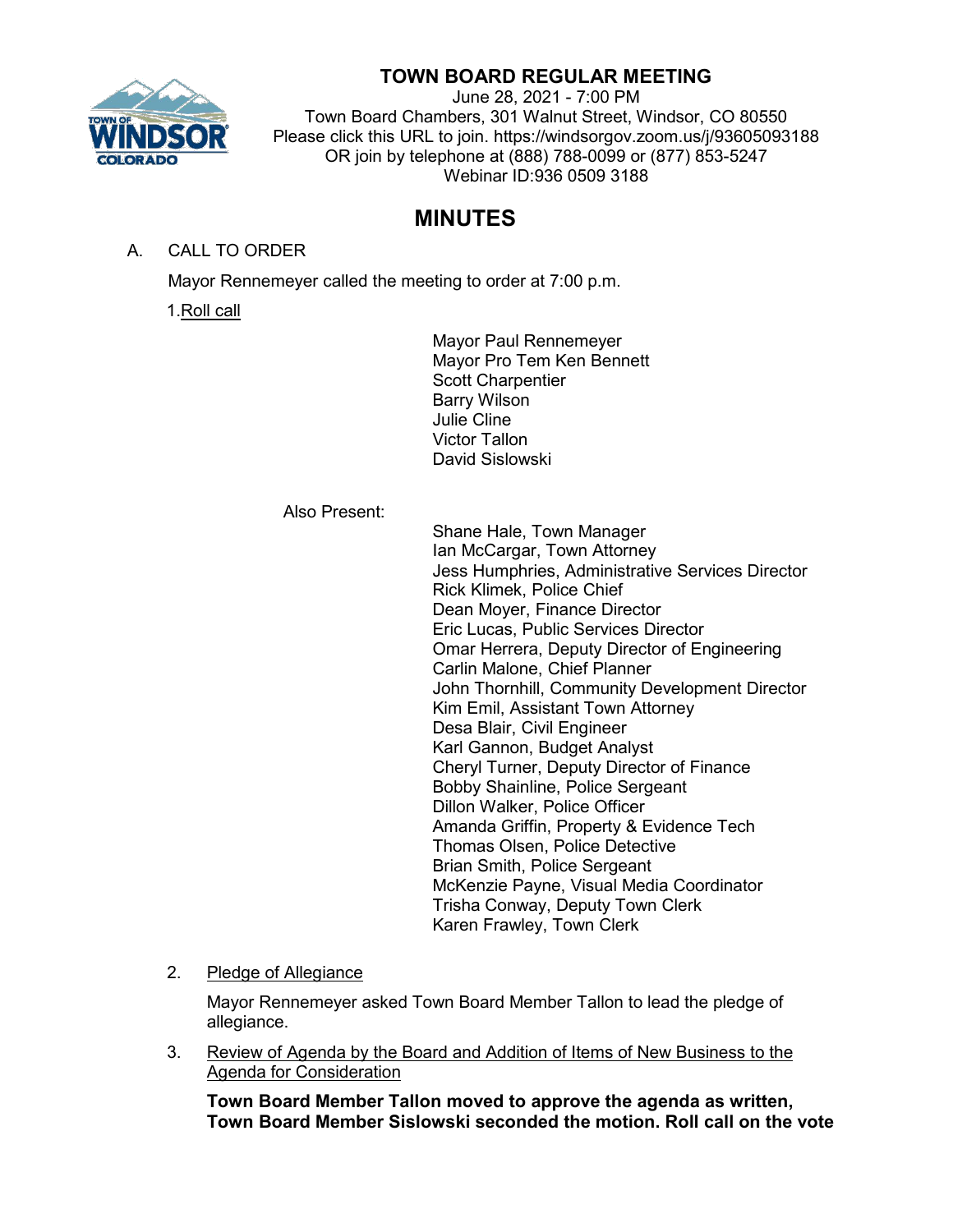**resulted as follows; Yeas - Bennett, Charpentier , Cline, Rennemeyer, Sislowski, Tallon, Wilson; Motion Passed.**

#### 4. Board Liaison Reports

• Town Board Member Charpentier - Chamber of Commerce, Clearview Library Board

Town Board Member Charpentier reported that the Library held its book mobile day out at the park and had one-hundred twenty-two people visit. The Library is continuing to open up post COVID and everything is going well.

Town Board Member Charpentier reported that the Chamber continues to have open houses every week.

• Town Board Member Wilson - Planning Commission, Larimer County Behavioral Health Policy Council

Town Board Member Wilson reported that there are no updates to provide from the Planning Commission.

Town Board Member Wilson reported that there are no updates to provide from the Larimer County Behavioral Health Policy Council at this time.

• Mayor Pro Tem Bennett – Water and Sewer Board, 34, and I-25 Coalition's

Mayor Pro Tem Bennett reported that there are no updates to provide from any of the boards as there have been no recent meetings.

• Town Board Member Cline – Tree Board, Poudre River Trail Corridor Authority, Historic Preservation Commission

Town Board Member Cline reported that the Tree Board met last Tuesday and had the sick tree day visit. There were over fifty homes to visit and had a very good turn out from those that the board had brought in to help diagnose the sick trees. There were an additional fifty on a waiting list that were not able to be checked over.

Town Board Member Cline reported that the Historic Preservation Commission will met July 14th and there is nothing to report at this time.

Town Board Member Cline reported that the Poudre River Trail Corridor Authority will be meeting this Thursday. The authority did have a booth at the Play on the Poudre last Saturday held at the Eastman Park Experience. The authority is also trying to finish up their annual report to get out to the stakeholders of the trail.

• Town Board Member Tallon - Parks, Recreation and Culture Advisory Board, Great Western Trail Authority

Town Board Member Tallon reported that there have been no recent meetings so nothing to report at this time for either board.

• Town Board Member Sislowski - Windsor Housing Authority, Windsor Severance Fire District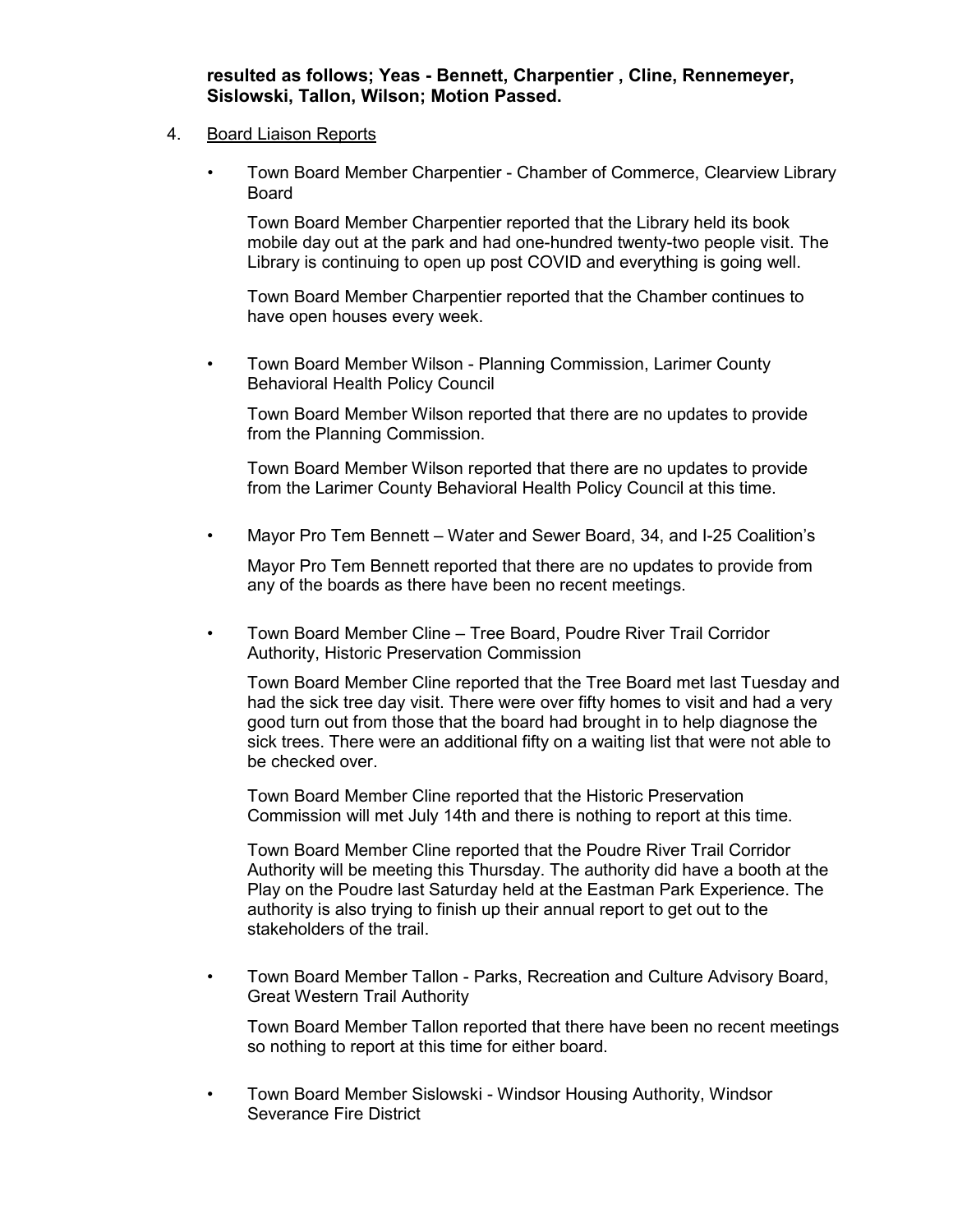Town Board Member Sislowski reported that he was unable to attend meetings due to a conflict so there is nothing to report at this time.

• Mayor Rennemeyer - Downtown Development Authority, North Front Range MPO

Mayor Rennemeyer reported that there is not an update to provide on the North Front Range MPO as there has not been a meeting.

Mayor Rennemeyer reported that there will be a joint meeting with the Downtown Development Authority on July 15th. The Downtown Development Authority reelected or elected officers of the DDA. The bylaws were modified for one term to allow Dan Styles to continue to serve for another term as the director of the DDA. The through lot is underway and the timeframe for completion is October. The entertainment district feasibility study is still underway.

5. Public Invited to be Heard

Mayor Rennemeyer opened the meeting up for public comment, to which there was none.

- B. CONSENT CALENDAR
	- 1. Minutes of the June 14, 2021 Town Board Meeting K. Frawley, Town Clerk
	- 2. Resolution No. 2021-35 A Resolution Approving and Accepting the Easement for Water Line Facility from Rocky Mountain Transload, Inc- D. Blair, Civil Engineer Rocky Mountain Transload is located at 31535 Great Western Drive in Great Western Industrial Park  $6<sup>th</sup>$  Filing, Lot 1. It is south of Eastman Park Drive, west of Great Western Drive and east of the railroad tracks. Improvements include a Town owned and maintained fire hydrant and branch line, which require a utility easement.
	- 3. Resolution No. 2021-36 A Resolution Approving and Adopting the June 10, 2021, Intergovernmental Agreement Between the Town of Windsor and Raindance Metropolitan District No. 1 with Respect to New Liberty Road Modifications - O. Herrera, Deputy Director of Engineering

The Town has partnered with the Raindance Metro District to design and construct necessary modifications to New Liberty Road between Colorado Blvd. and the east end of Raindance Subdivision. The street modifications will seek to improve emergency vehicle access and enhance multimodal connectivity.

**Town Board Member Tallon moved to approve the consent calendar as presented, Town Board Member Wilson seconded the motion. Roll call on the vote resulted as follows; Yeas - Bennett, Charpentier , Cline, Rennemeyer, Sislowski, Tallon, Wilson; Motion Passed.**

- C. BOARD ACTION
	- 1. Public Hearing Conditional Use Grant for Oil and Gas Facilities Raindance Subdivision  $8<sup>th</sup>$  Filing, Tract J (Raindance Pad) - Martin Lind, Property Owner, Water Valley Land Development, LLC; Philip Hancock, Applicant, Great Western Petroleum

The applicant, Great Western Petroleum, is requesting a Conditional Use Grant (CUG) to amend an existing CUG, approved on June 12, 2017, to allow oil and gas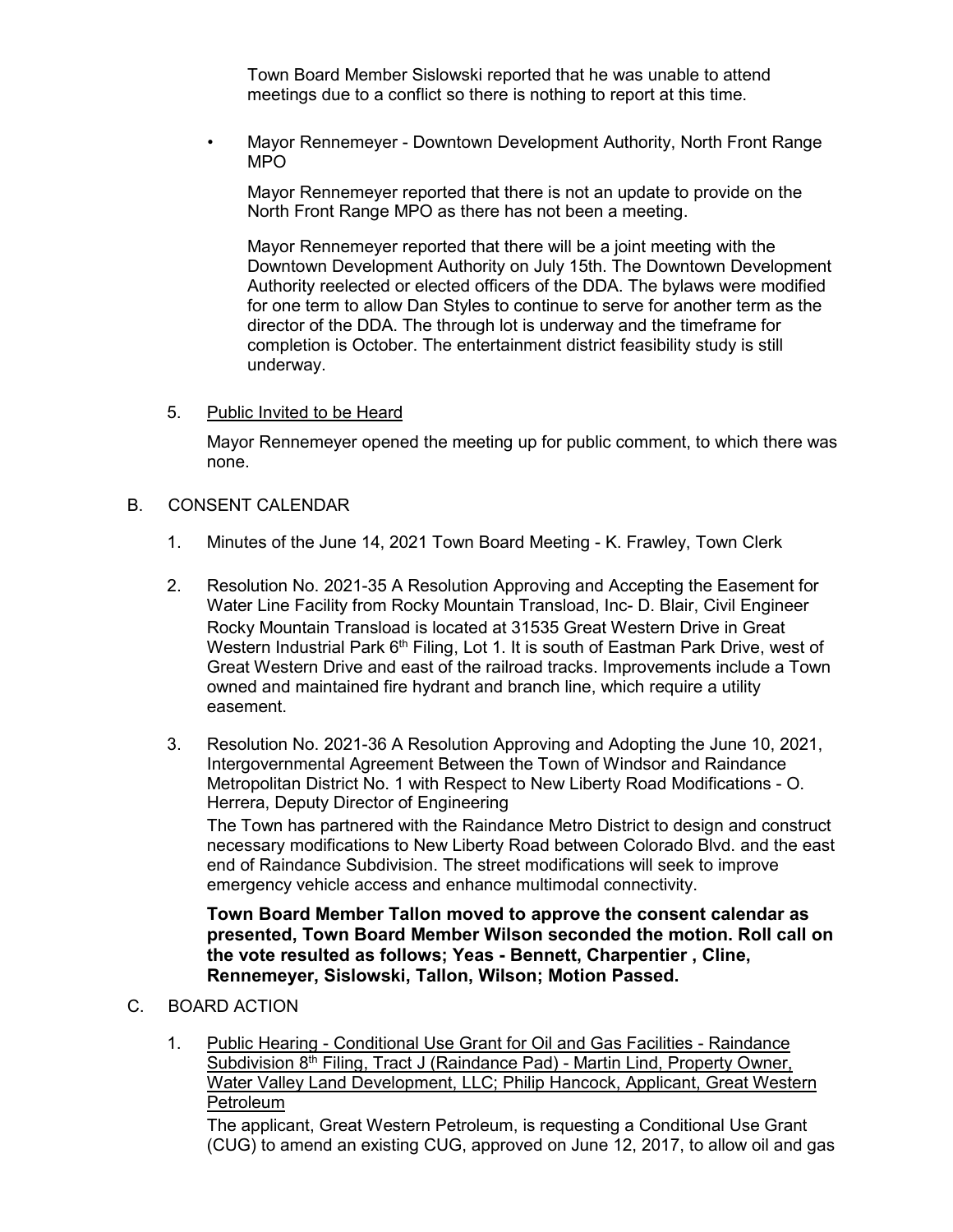facilities in the RMU zone district for a site known as the Raindance Pad. Oil and gas facilities are allowed as a conditional use in all zoning districts, per Section 16- 7-60 of the Town's Municipal Code, Oil and Gas Facilities.

The approved CUG for this site allows up to 59 oil and gas wells. The applicant has drilled 14 wells and proposes to drill another 22 wells, for a total of 36 wells.

The purpose behind the request to amend the existing CUG is due to a change in haul route. The existing CUG includes a haul route that extends from WCR 1 (Colorado Boulevard) along Weld County Road 64 to the site. This roadway (WCR 64) has now been developed and the applicant must pursue a different haul route. The applicant has discussed proposed haul routes with staff and determined that the only feasible route would be for Great Western Petroleum to use New Liberty Road from Colorado Boulevard, avoiding the hill from New Liberty Road to 7th Street and 7th Street to Crossroads Boulevard. The applicant has provided a traffic analysis (trip generation study) and accompanying haul route, including hauling route hours. Other than the haul route and the reduction in the number of total wells to be drilled, no other substantial changes are proposed.

The property was previously Lot 5 of Water Valley West Subdivision, which has since been subdivided and now Raindance Subdivision 8th Filing, Tract J. The site area includes approximately 78 acres and is situated between New Liberty Road and the Cache La Poudre River, with the drilling pad located approximately 800 feet south of the river. The Poudre Trail has been rerouted temporarily during construction of the pad sites and golf course. After construction, the trail will be rerouted in a permanent location, as approved by the Poudre Trail Board. The property is currently undeveloped golf course and contains a portion of the Poudre Trail. The property is currently surrounded by trail system to the north and south, undeveloped land (future golf course) to the west and south; a residence along the eastern boundary of the property, two residences to the north, as well as undeveloped and developed single-family residential lots to the east and south. The site area of the Raindance Drill Pad is approximately 5.5 acres and Production Pad 3.83 acres.

Truck traffic would primarily occur during daylight hours and the applicant has stated that truck hauling periods will avoid the peak times of school and commuter traffic. Staff recommends that the previously approved CUG conditions of approval (see 2017 Raindance Pad CUG Zoning Certificate) are carried over with this request.

On May 20, 2021, the applicant's representatives held a neighborhood meeting virtually. Please see the enclosed neighborhood meeting summary for a list of questions asked by neighbors and responses from the applicant.

#### **Neighborhood Meeting Notice**

Notice of the neighborhood meeting was provided in accordance with the Town's Municipal Code, as follows:

- May 6, 2021 Mailing to surrounding property owners within 500 feet of
- the subject site May 8, 2021 Advertisement in the local newspapers

#### **Notice of Public Hearing**

Notification of this public hearing was completed in accordance with the Town's Municipal Code as follows: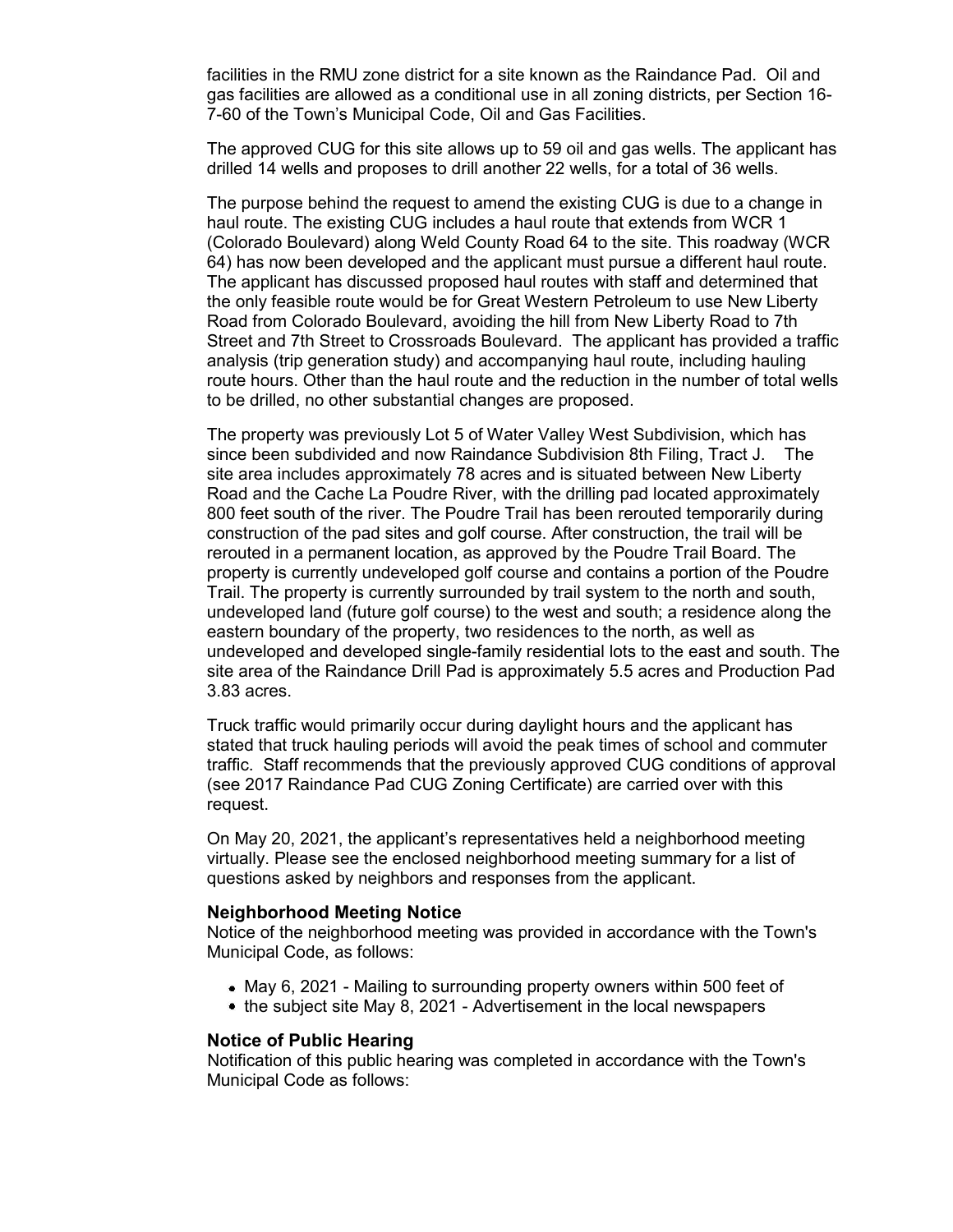May 26, 2021 - Affidavit of mailing to surrounding property owners within 500 feet of the subject site

- June 4, 2021 Advertisement in newspapers
- June 3, 2021 Sign posted on property
- June 3, 2021 Posted on Town website

The Municipal Code lists the following standards and requirements for conditional use grants, with staff analysis below:

- *(c) Based upon specific site characteristics, which include but shall not be limited to: nature and proximity of adjacent development; prevailing weather patterns, including wind direction; vegetative cover on or adjacent to the site; and topography of the site, the Town Board may, as a condition of approval of any conditional use grant, require any or all of the following methods to mitigate adverse impacts on surrounding properties:*
- *(1) Visual requirements. To the maximum extent practical, abatement of negative visual impacts of oil and gas facilities shall be addressed through one (1) or more of the following methods:*
	- a. *Use structures of minimal size to satisfy present and future functional requirements.*

The proposed conditions of approval require that the applicant utilize equipment and tanks that are low profile.

#### *b. The facilities shall be kept clean and otherwise properly maintained.*

The proposed conditions of approval require that the facilities are kept clean and maintained. Maintenance of the facilities includes, but is not limited to, the tracking pads, associated oil and gas equipment, painting of tanks, landscaping, fencing, and disposal of trash. The applicant shall keep public roadways free from mud and debris.

### *c. Construction of buildings or other enclosures may be required where facilities create visual impacts that cannot be mitigated because of proximity, density and/or intensity of adjacent residential land use.*

The site is an existing oil and gas drilling pad. Fourteen wells have been drilled and the applicant proposes to drill 22 more wells. The closest occupied building is 867 feet from the drilling pad. The residential subdivisions of Hilltop and Poudre Heights are located south and east of the proposed drilling site, with the closest home approximately 1,000 feet from the site.

The Poudre Trail is south of the drilling pad and north of the production pad. The applicant has worked with the Town's Parks Department and Poudre Trail Board to create a temporary trail route during construction and plans for permanent trail realignment. Due to the proximity of the Poudre Trail, the approved CUG states that sound walls must be setback a minimum of 30 feet from the temporary trail and permanent trail. Landscape berms, for mitigating visual impacts from the trail and surrounding properties both in the interim and in the long-term, were also conditions of approval.

*(2) Landscape requirements. Groundcover, shrubs and trees shall be established and maintained in order to adequately buffer the facility.* Due to the proximity of the site to the trail and nearest residences, landscape berms, with evergreen trees, were required for buffering the facility. The drilling was proposed to occur in phases, with the first phase (2017) planned for drilling fourteen wells, and screen/sound walls be provided. As previously stated, fourteen wells have been drilled.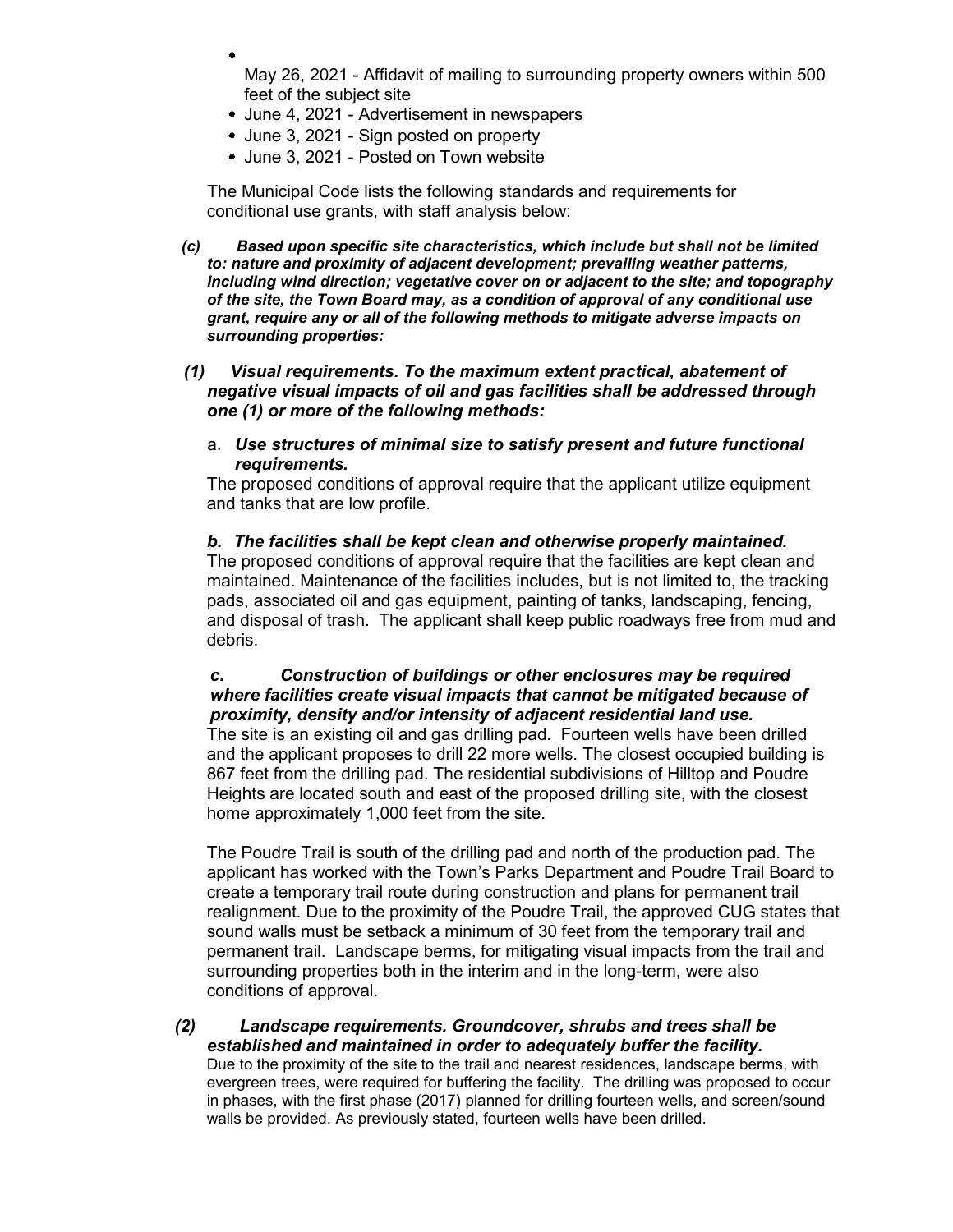*(3) Floodplain requirements. The oil and gas facilities shall comply with all applicable federal, state and local laws and regulations when located in a regulatory floodway or a special flood hazard area. All equipment at oil and gas facilities located within a special flood hazard area shall be anchored as necessary to prevent flotation, lateral movement or collapse. Any activity or equipment at any oil and gas facility within a special flood hazard area shall comply with the Code of Federal Regulations (C.F.R.) for the National Flood Insurance Program (NFIP), 44 C.F.R. Parts 59, 60, 65 and 70, and shall not endanger the eligibility of residents of the Town to obtain federal flood insurance.*

The pad sites are located outside of the floodplain.

#### **Standard Conditions:**

The Town's standard conditions of CUG approval for oil and gas facilities were included with the 2017 approved CUG.

Mayor Rennemeyer read the following statement for this and the following item "I will be recusing myself from these two items due to having the opportunity to enter into a contract with Great Western Petroleum regarding mineral rights that do fall under my personal residence in town to which this Conditional Use Grant tonight would directly be affecting me in that regard. In my absence from the first two items, Mayor Pro Tem Bennett will be conducting the meeting until those items are resolved."

### **Board Member Cline moved to open the public hearing, Town Board Member Tallon seconded the motion. Roll call on the vote resulted as follows; Yeas - Bennett, Charpentier , Cline, Sislowski, Tallon, Wilson; Abstain - Rennemeyer; Motion Passed.**

Town Board Member Wilson stated for both this hearing and the following, "Mayor Pro Tem Bennett, for the record I would like to point out that in my capacity as a Town Board liaison to the Planning Commission. I was present at the Planning Commission meeting during which this matter was previously presented. I wish to state that my participation in the Planning Commission proceeding has in no way influenced me in my capacity as a Town Board member this evening. I will make my decision and cast my vote this evening based solely on the evidence presented during this public hearing."

Per Ms. Malone, at the June 16, 2021 Planning Commission meeting, the Commission forwarded to the Town Board a recommendation of approval of the conditional use grant, subject to all site-specific conditions of the updated haul route, and the Town's standard conditions of approval for oil and gas facilities, as amended.

Town Board Member Wilson stated that he believes it is a better route with turning left onto County Road 13.

Town Board Member Sislowski asked for clarification on the information received about the truck hauling would avoid school and commuter traffic with times from 7:00 to 8:30, 2:45 to 3:30, and 4:30 to 6:00 and would be the times that trucks would not be operating? Ms. Fakharzadeh responded that was correct. Town Board Member Sislowski asked if the hauling would operate before 7:00 a.m. or after 6:00 p.m. Mr. Cogner responded that they are twenty-four hour operations. Town Board Member Sislowski stated that elsewhere in the packet material, there is reference to the number of truck trips per day, particularly the completion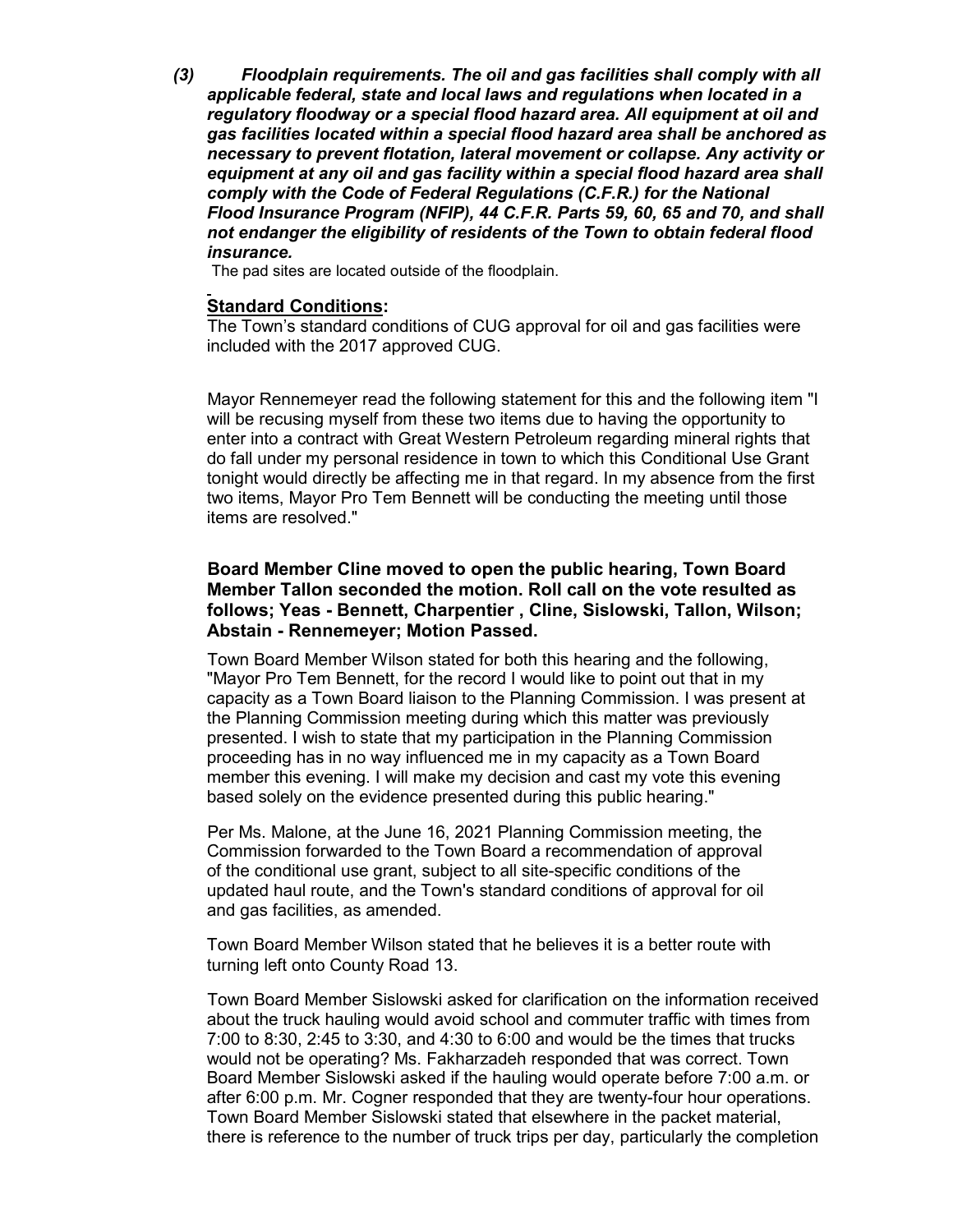phase with one-hundred and thirty-six trips per day and asked from a calendar perspective how long the completion period is? Mr. Cogner stated that the completion phase they are estimating to start in late November to early December and would go through late March to April. Town Board Member Sislowski stated that his only hesitation is with the amount of traffic, what the damage to the road will be and wants to make sure that if there is damage to the road if there is an obligation to repair the road. Mr. McCargar stated that it could be built into the conditional use grant as well as there is code language that protects the Town that will cover any damages if needed.

**Town Board Member Tallon moved to close the public hearing, Board Member Cline seconded the motion. Roll call on the vote resulted as follows; Yeas - Bennett, Charpentier , Cline, Sislowski, Tallon, Wilson; Abstain - Rennemeyer; Motion Passed.**

2. Conditional Use Grant (CUG) for Oil and Gas Facilities - Raindance Subdivision 8th Filing, Tract J (Raindance Pad) - Martin Lind, Property Owner, Water Valley Land Company, LLC; Philip Hancock, Applicant, Great Western Petroleum Please refer to public hearing item materials.

**Town Board Member Tallon moved to approve the Conditional Use Grant for Oil and Gas Facilities, Town Board Member Sislowski seconded the motion. Roll call on the vote resulted as follows; Yeas - Bennett, Charpentier , Cline, Sislowski, Tallon, Wilson; Abstain - Rennemeyer; Motion Passed.**

3. Public Hearing - Final Major Subdivision - Greenspire Subdivision 4th Filing - John Hall, Applicant, Lot Holding Investments LLC; and Tyler Smith, Planner, Lot Holding Investments LLC

The applicant, Tyler Smith, on behalf of John Hall of Lot Holding Investments LLC, has submitted a final subdivision known as Greenspire Subdivision 4th Filing. The property encompass approximately 11.6 acres and is zoned RMU-1 (Residential Mixed Use). The proposed subdivision includes 93 townhome lots with tracts for open space, trail system, drainage, easements, and access. The 2005 Greenspire Master Plan identifies the subject area for condominiums and townhomes.

Plat characteristics:

- 11.6 total acres
- 93 townhome lots (6.1 acres / 52.5%)
- 5.5 acres of tracts for open space, drainage, access
- Open space: 3.6 acres (31.1%)
- Dedicated open space (1.6 acres / 13.8%)
- Drainage, utility, access (3.92 / 33.7%)

This application was submitted on December 18, 2020, prior to the effective date (February 10, 2021) of the new land use code, which requires that the Planning Commission approve the Preliminary Subdivision and a Preliminary Site Plan for multifamily residential development proposals. A neighborhood meeting was required with the preliminary subdivision application, which was processed concurrently with the site plan application. The Planning Commission has reviewed both the Final Subdivision and Final Site Plan applications and have forwarded recommendations on each of these applications to the Town Board.

### **Relationship to Comprehensive Plan**

The application is consistent with the following goals and objectives of the Comprehensive Plan: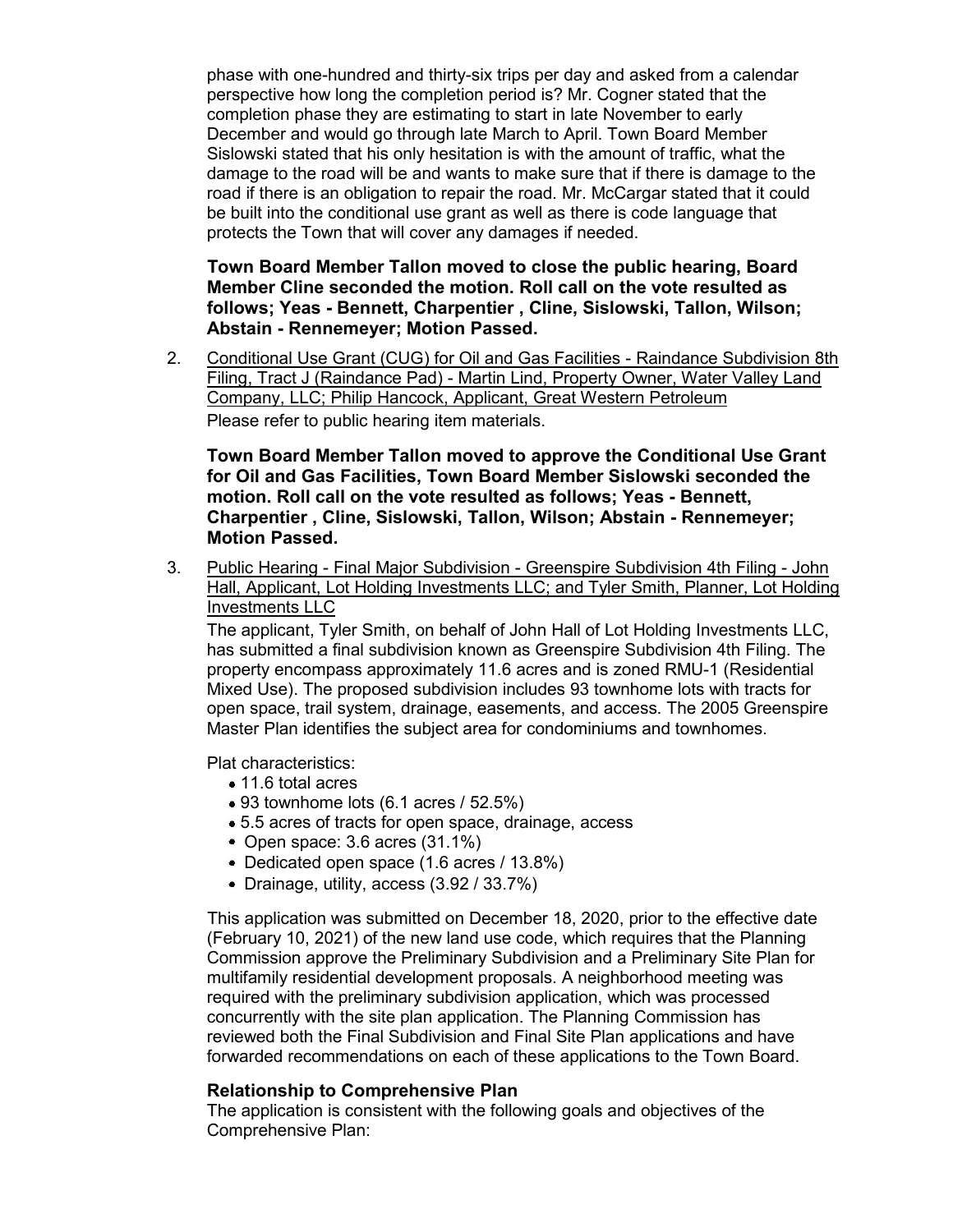## **Chapter 5b – Growth Framework**

**Goal:** Maintain the character of the community while accommodating future growth that is fiscally and environmentally responsible.

### **Objectives**

1. Prioritize new growth in areas currently served by Town infrastructure and services.

*Staff comment:* The development is part of an existing neighborhood and provides the last portion of the development on the east side of the Cache La Poudre Irrigation Company ditch along Greenspire Drive.

3. Develop new neighborhoods adjacent to the Town core.

*Staff comment:* The development will provide connections to the open space and an additional segment of trail system connecting the trail surrounding Windsor Lake, providing connectivity to the downtown and core area of town.

5. Support maintenance and investment in existing neighborhood infrastructure and services as the Town grows.

*Staff comment:* Existing infrastructure and services serve this neighborhood. The Town is investing in a segment of trail system south of this development along the Cache La Poudre Irrigation Company ditch, connecting to the trail along Windsor Lake. This development will continue the connection from the south along the ditch to the northeast, continuing easterly along the Greeley No. 2 Canal.

## **Chapter 5c – Residential Areas Framework**

**Goal:** Support diverse housing and residential neighborhoods to meet the needs of varying family sizes, lifestyles, and income levels.

**Objectives**<br>1. Promote Promote multi-modal connectivity to increase neighborhood access and resident mobility. Staff comment: The development will provide increased multi-modal connectivity within the neighborhood, to Windsor Lake, and surrounding trail network. Multi-modal connectivity will be further added to the west of this development with future development phases of the Greenspire neighborhood.

4.Foster a diversity of housing types and sizes through coordinated land use planning and zoning. Winter Farm Subdivision and Village East Subdivision to WCR 21 (Village East Subdivision  $8<sup>th</sup>$  Filing). Multi-modal connectivity will be further added to the west of this development with future development phases of the Greenspire neighborhood.

4. Foster a diversity of housing types and sizes through coordinated land use planning and zoning.

## **Notifications**

This public hearing was noticed in accordance with the Town's Municipal Code as follows:

June 3, 2021 – affidavit of mailing to surrounding property owners within 300

- feet
- June 4, 2021 advertisement in local papers
- June 3, 2021 sign posted on property
- June 3, 2021 notice posted on Town website

**Town Board Member Tallon moved to open the public hearing, Town Board Member Sislowski seconded the motion. Roll call on the vote resulted as follows; Yeas - Bennett, Charpentier , Cline, Rennemeyer, Sislowski, Tallon, Wilson; Motion Passed.**

Per Ms. Malone, at the June 16th meeting, the Planning Commission forwarded tot he Town Board a recommendation of approval of the final major subdivision and resolution as presented.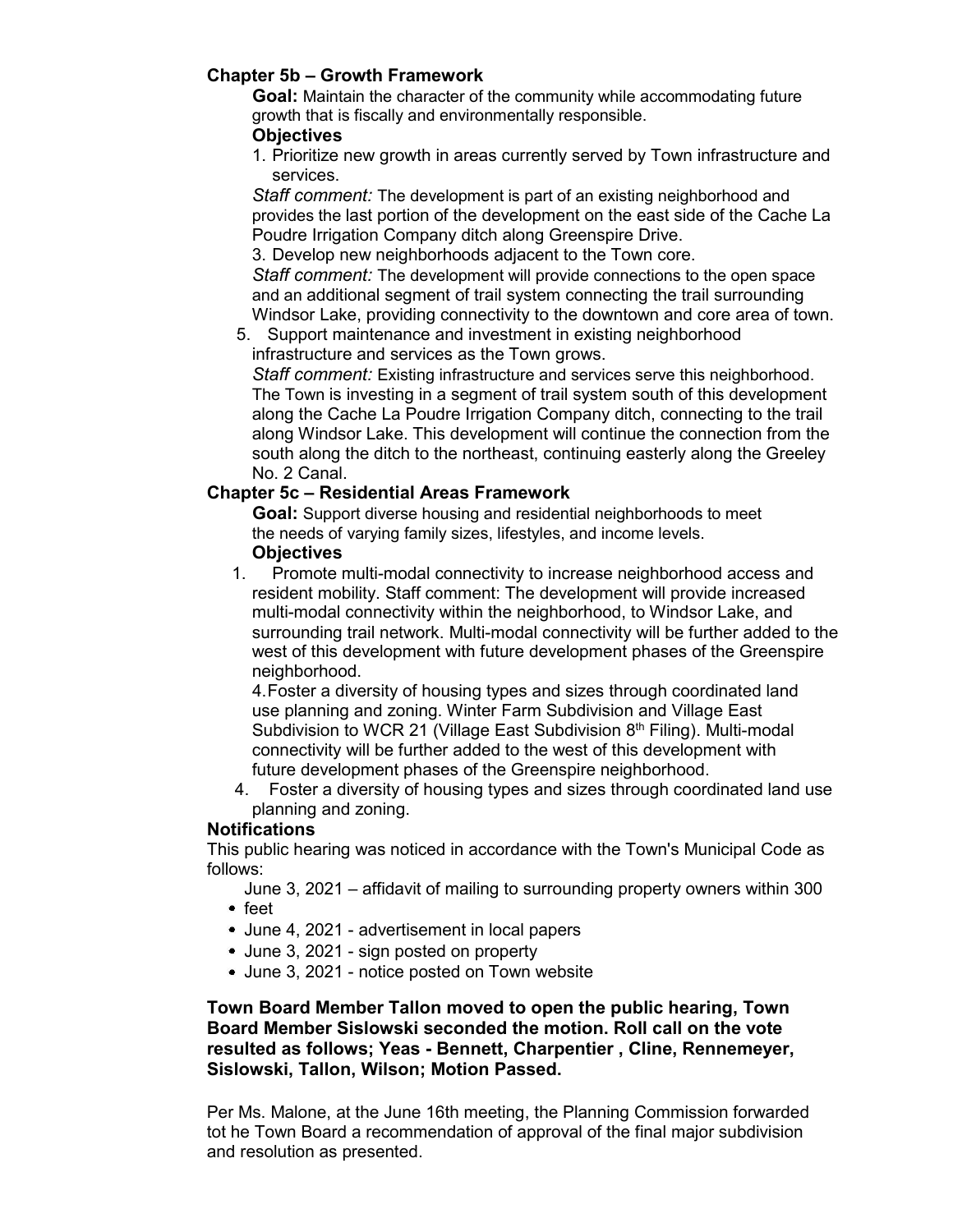Mayor Rennemeyer asked where the existing church is located on the map? Ms. Malone showed the slide with the map and stated that it has been platted but not built. Mayor Rennemeyer asked what the price point of the townhomes? John Hall with Lot Holding Investments responded that the price point as of now with the market is high three-hundreds, low four-hundreds and all three bedroom units. Mayor Rennemeyer asked what the range of square footage is for the price? Tyler Smith with Lot Holding stated that they go between twenty-two hundred to thirty-one hundred.

Town Board Member Sislowski asked if this property is dual tap? Mr. Hale responded that they are and would allow non potable water. Town Board Sislowski asked for clarification on where the trail would connect. Ms. Malone pointed out on the map where the connection will be located.

Shawn MacKrory, 593 Hillspire Drive, addressed the board about his concerns with this development. Mr. MacKrory stated that his first concern is traffic and parking and the volume and nature of parking, but especially concerned about the traffic on Greenspire. During the Planning Commission meeting, it was said that the traffic concerns are not a concern for the Planning Commission because there are three outlets. Only two of those three exist at this time, and if a third is eventually built, is not expecting that for quite some time. The other concern is parking, and the amount of street parking that happens should be considered.

Town Board Member Sislowski asked if Planning staff could address the concerns brought forth by Mr. MacKrory? Ms. Malone responded that this item is only for the plat and the site plan will address the parking. Mr. Hale responded that there have been safety concerns in and around the church on Greenspire, staff has talked with others who have raised concerns and have been doing assessments to see how to make the area safer.

Mayor Rennemeyer stated looking at the map in the packet shows that Greenspire Drive is already the main thoroughfare and it doesn't appear there is another avenue, is Greenspire Drive already an expanded road? Mr. Herrera stated that Greenspire Drive is considered a local street and not considered a collector road. With the roadway planning efforts that have gone on in the area, the newly adopted transportation master plan would look at the zoning patterns in the area and take into account which roads need to be part of the major system. This area was not identified as one that needs to be included in the major system. With that said, the issue with the safety concern with people speeding on Greenspire. Staff is analyzing data now and looking at making improvements along Greenspire Drive. Mayor Rennemeyer asked based off the traffic study now and the addition of these units, Greenspire Drive is able to handle the new traffic? Mr. Herrera stated that from a vehicle capacity point of view, it is designed to handle the traffic from a volume traffic.

### **Town Board Member Tallon moved to close the public hearing, Mayor Pro Tem Bennett seconded the motion. Roll call on the vote resulted as follows; Yeas - Bennett, Charpentier , Cline, Rennemeyer, Sislowski, Tallon, Wilson; Motion Passed.**

4. Resolution No. 2021-37 A Resolution Approving a Final Major Subdivision -Greenspire Subdivision 4th Filing - John Hall, Applicant, Lot Holding Investments, LLC; and Tyler Smith, Planner, Lot Holding Investments, LLC Please see public hearing item materials.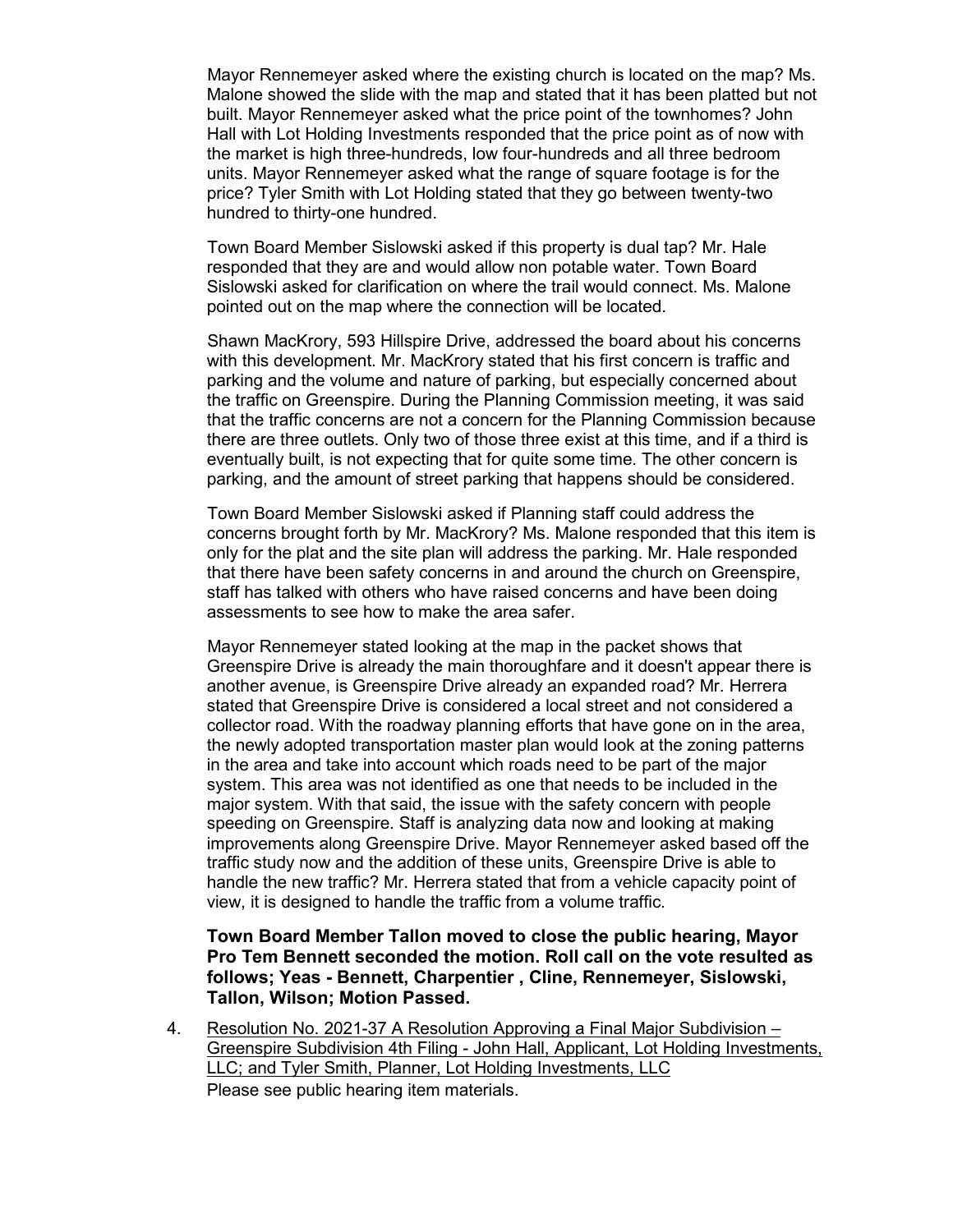**Town Board Member Tallon moved to approve Resolution No. 2021-37, Town Board Member Wilson seconded the motion. Roll call on the vote resulted as follows; Yeas - Bennett, Charpentier , Cline, Rennemeyer, Sislowski, Tallon, Wilson; Motion Passed.**

5. Final Site Plan for Multifamily Residential - Greenspire Subdivision 4th Filing Townhomes - John Hall, Applicant, Lot Holding Investments, LLC; Tyler Smith, Planner, Lot Holding Investments, LLC

The applicant, Tyler Smith, on behalf of John Hall of Lot Holding Investments LLC, has submitted a final site plan known as Greenspire Subdivision 4th Filing Townhomes Site Plan. The property encompasses approximately 11.6 acres and is zoned RMU-1 (Residential Mixed Use). The proposed subdivision includes 93 townhome lots with tracts for open space, trail system, a playground, drainage, easements, and access. The 2005 Greenspire Master Plan identifies the subject area for 80-100 attached condominiums and townhomes with a density range of 10-12.5 dwelling units per acre.

Site Plan characteristics:

- · 11.6 total acres
	- 93 townhome lots (6.1 acres / 52.5%); 100% 3-bedroom units
	- Density: 8.0 du/ac
	- Open space: 3.6 acres (31.1%); 1,795.8 sf/unit (900 sf/unit required)
	- Playground / open space area centrally located
	- Extension of trail system along Cache La Poudre Irrigation Company canal /

Greeley No. 2 Canal

- Parks Park requirement met with park land surrounding Windsor Lake
- 3-plex, 4-plex, 5-plex building types
- Front porches, tree-lined streets, alley-loaded garages
- Two garage spaces + two driveway spaces
- Parking space totals: 386 spaces provided (186 required)

The preliminary major subdivision and preliminary site plan applications were submitted on December 18, 2020, prior to the effective date (February 10, 2021) of the new land use code, which required that the Planning Commission approve the preliminary major subdivision and preliminary site plan for multifamily residential development. The Planning Commission approved the preliminary applications on June 2, 2021. The previous code also required a neighborhood meeting with the preliminary major subdivision application, which was held on April 27, 2021.

#### **Relationship to Comprehensive Plan**

The application is consistent with the following goals and objectives of the Comprehensive Plan:

#### **Chapter 5b – Growth Framework**

**Goal:** Maintain the character of the community while accommodating future growth that is fiscally and environmentally responsible.

#### **Objectives**

- 1. Prioritize new growth in areas currently served by Town infrastructure and services.
- *Staff comment:* The development is part of an existing neighborhood and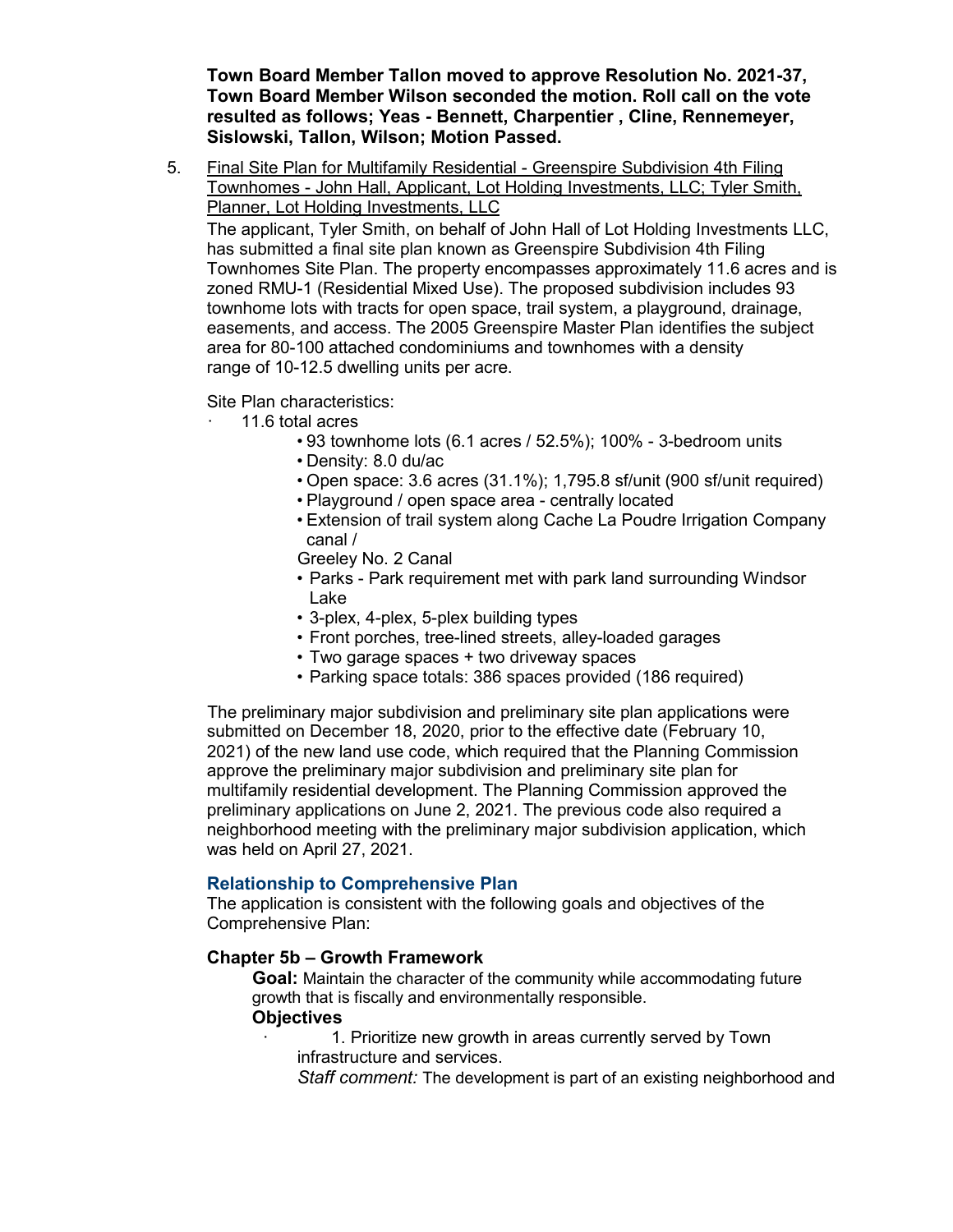provides the last portion of the development on the east and south sides of the Cache La Poudre Irrigation Company right-of-way / canals.

3. Develop new neighborhoods adjacent to the Town core. *Staff comment:* The development will provide connections to the open space and an additional segment of trail system connecting the trail surrounding Windsor Lake, providing connectivity to the downtown and core area of town.

5. Support maintenance and investment in existing neighborhood infrastructure and services as the Town grows.

*Staff comment:* Existing infrastructure and services serve this neighborhood. The Town is investing in a segment of trail system south of this development along the Cache La Poudre Irrigation Company canal, adjacent to the existing church, connecting to the trail along Windsor Lake. This development will continue the connection from the south along the canal to the northeast, continuing easterly along the Greeley No. 2 Canal to Hollister Lake Road and developments to the east.

### **Chapter 5c – Residential Areas Framework**

**Goal:** Support diverse housing and residential neighborhoods to meet the needs of varying family sizes, lifestyles, and income levels. **Objectives**

1. Promote multi-modal connectivity to increase neighborhood access and resident mobility.

Staff comment: The development will provide increased multi-modal connectivity

within the neighborhood, to Windsor Lake, and surrounding trail network, extending east to Hollister Lake Road, Winter Farm Subdivision and Village

East Subdivision to WCR 21 (Village East Subdivision  $8^{th}$  Filing). Multi-modal connectivity will be further added to the west of this development with future development phases of the Greenspire neighborhood.

4. Foster a diversity of housing types and sizes through coordinated land

use planning and zoning.

#### **Relationship to Strategic Plan**

Area of Focus: Sustainable Infrastructure Goals:

> Design and implement a well-connected, efficient, multi-modal transportation

network

- Establish pedestrian and bicycle connectivity throughout Windsor
- · Adequately maintain and ensure that infrastructure (streets, trails, water & sewer)

aligns with growth

· Ensure equitable parks/trails/open space/cultural infrastructure in all neighborhoods

and areas throughout Windsor

#### **Notifications**

There are no notification requirements for a final site plan.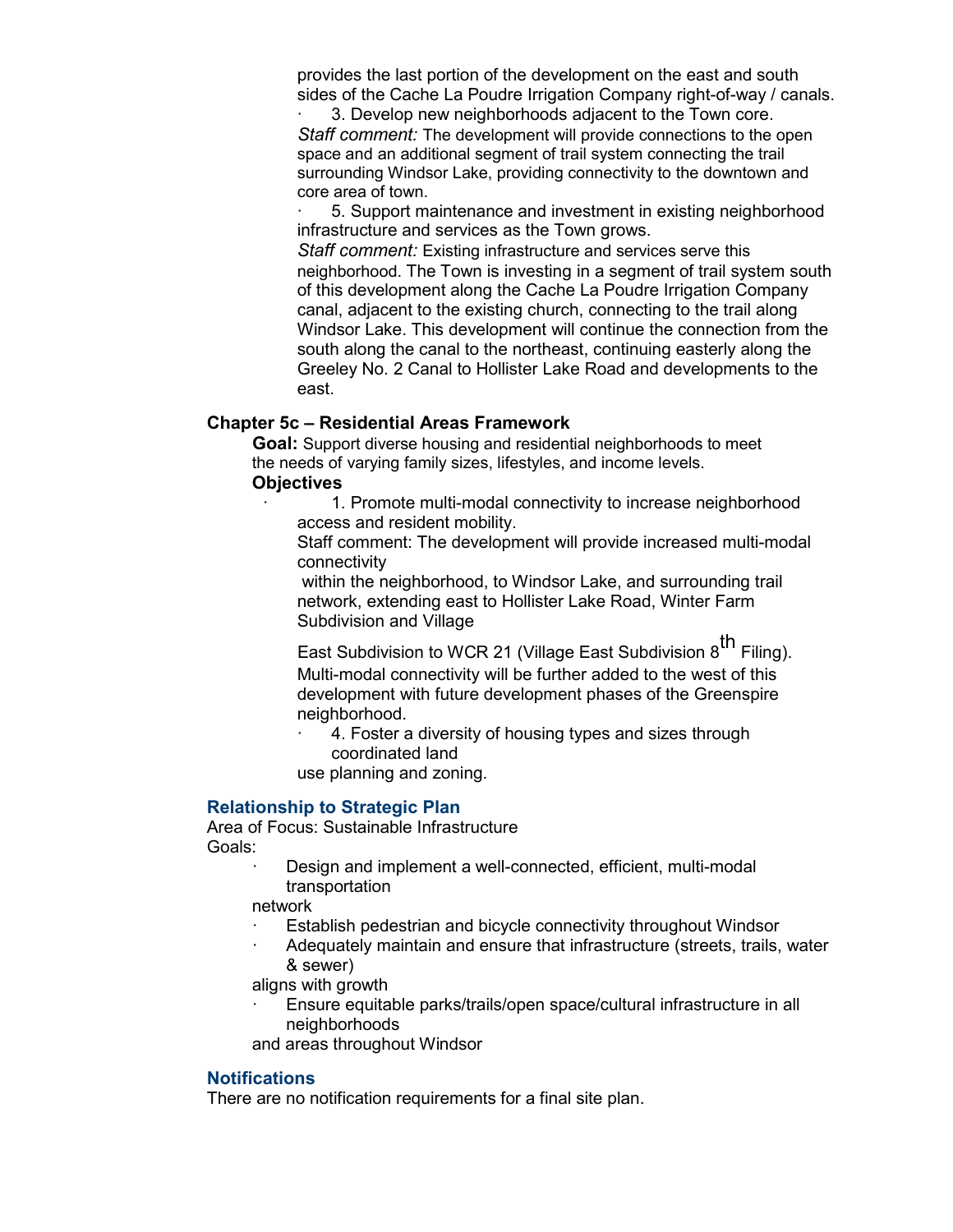Per Ms. Malone, a few years ago the Town Board requested staff to look at the parking requirements and as a result, the number of parking spaces required for multi-family zoned property was increased to two parking spaces per unit.

Mayor Rennemeyer asked for clarification that the developer will be adding the trail connection at their expense, Ms. Malone responded that was correct.

Per Ms. Malone, at the June 16th Planning Commission meeting, the Commission forwarded to Town Board a recommendation of approval of the final site plan as presented.

Town Board Member Sislowski asked what the formula is for required parking? Ms. Malone stated that it is two spaces per three bedrooms.

Town Board Member Cline asked if the garage itself is considered two parking spaces, to which Ms. Malone responded that was correct.

Mr. Hall, applicant, stated that it is important to note that the developer has exceeded the parking requirement by adding the addition of the two additional parking spaces behind the garage of each townhome.

**Town Board Member Tallon moved to approve the final site plan for multifamily residential in the Greenspire Subdivision, Town Board Member Wilson seconded the motion. Roll call on the vote resulted as follows; Yeas - Bennett, Charpentier , Cline, Rennemeyer, Sislowski, Tallon, Wilson; Motion Passed.**

6. Ordinance No. 2021-1625 An Ordinance Amending Section 10-11-10 of the Windsor Municipal Code to Allow the Consumption of Alcoholic Beverages Upon Town-Owned Sidewalks and Alleyways in Conformity With Permits Issued by the Town's Local Liquor Licensing Authority

This Ordinance modifies restrictions built into Ordinance No. 2018-1575 (October 22, 2018), under which Town Board approved consumption of beer and wine in Town parks and open space. The specific restriction is found in Code Section 10- 11-10 (a), which prohibited consumption of beer and wine on or in any sidewalk or alley. This Ordinance will allow consumption of alcoholic beverages on and in Town sidewalks and alleys in accordance with permits issued by the Town's Liquor License Authority.

The Ordinance will enable liquor-licensed establishments to expand their service areas into sidewalks and alleyways controlled by the Town. The permit process will be administered by the Planning Department as an initial point of contact, with the Town Clerk's Office taking any additional steps required for liquor-licensed premises.

NOTE: CDOT-controlled sidewalks (Main Street) will require CDOT approval; we do not control the sidewalks within CDOT right-of-way. We believe CDOT will be receptive to these permits in the post-COVID era, but recognize that we cannot approve permits for sidewalks controlled by CDOT.

Mayor Rennemeyer asked if this stemmed at all from the COVID modification of premises, to which Mr. McCargar responded that it does.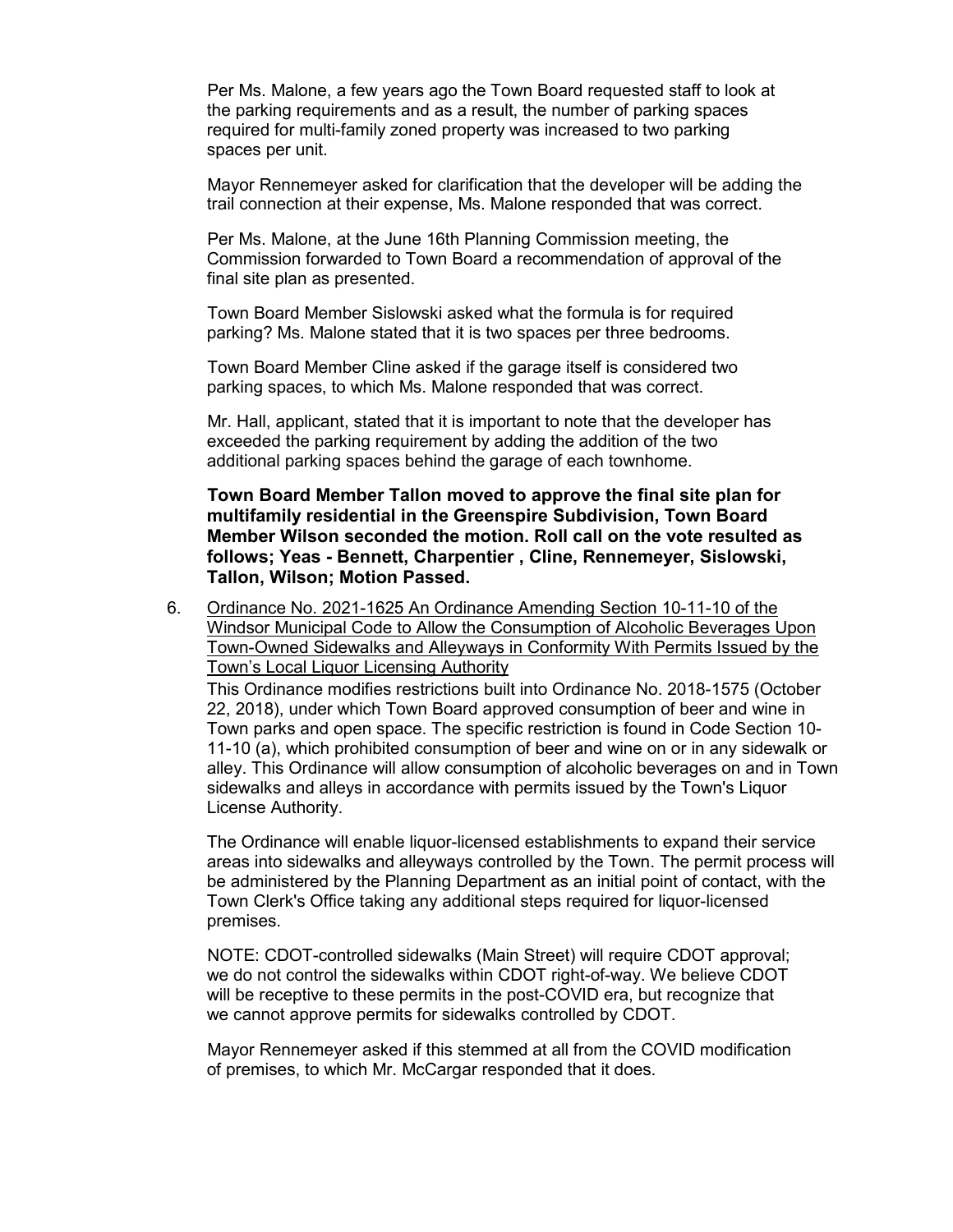**Mayor Pro Tem Bennett moved to approve Ordinance No. 2021-1625, Town Board Member Wilson seconded the motion. Roll call on the vote resulted as follows; Yeas - Bennett, Charpentier , Cline, Rennemeyer, Sislowski, Tallon, Wilson; Motion Passed.**

### 7. Presentation of 2020 Annual Audit Report

Tyra Litzau of BDO USA, LLP, Certified Public Accountants, is presenting the 2020 Audit Report at the Town Board meeting on June 28, 2021. As in previous years, we received an unmodified audit opinion, which is the best opinion possible. I recommend approval of the audit as presented. The resolution to formally accept the report appears on the agenda for your Regular Town Board meeting on June 28, 2021. Following your approval, the "draft" watermark will be removed from the report and the report will be sent to the State and other required agencies. Please contact me with any questions.

Tyra Litzau with BDO USA, LLP provided a presentation of the annual audit to the Board.

8. Resolution No. 2021-38 A Resolution Accepting the Audit Report for 2020 Prepared by BDO USA, LLP, Certified Public Accountants

Mayor Pro Tem Bennett thanked the staff for all the work and the quality of work done on the budget.

**Town Board Member Tallon moved to approve Resolution No. 2021-38, Town Board Member Wilson seconded the motion. Roll call on the vote resulted as follows; Yeas - Bennett, Charpentier , Cline, Rennemeyer, Sislowski, Tallon, Wilson; Motion Passed.**

### D. COMMUNICATIONS

1. Communications from Town Attorney

Per Mr. McCargar, the 12th of July work session will have a water attorney update.

2. Communications from Town Staff

Per Mr. Lucas, reminder of the 4th of July fireworks will be held on Sunday back out at Boardwalk Park. Also, expressed his gratitude to all the staff who will be working to ensure a safe event.

a.Windsor Police Department May 2021 Statistical Report

3. Communications from Town Manager

Per Mr. Hale, reminder about the Larimer County Elected Officials barbeque on Wednesday evening at Horsetooth Reservoir. There will be a special meeting on July 15th at 5:30 with the DDA and Tribe.

4. Communications from Town Board Mayor Pro Tem Bennett reminded the Board about the Water Literate Leaders program is beginning and encourages anyone who has not been a part of it to register to attend. July 22nd the Colorado Water Summit will be held in Loveland.

Mayor Rennemeyer stated that Coffee with the Mayor will be starting up again and will be held at the Windsor Community Rec Center on Friday,